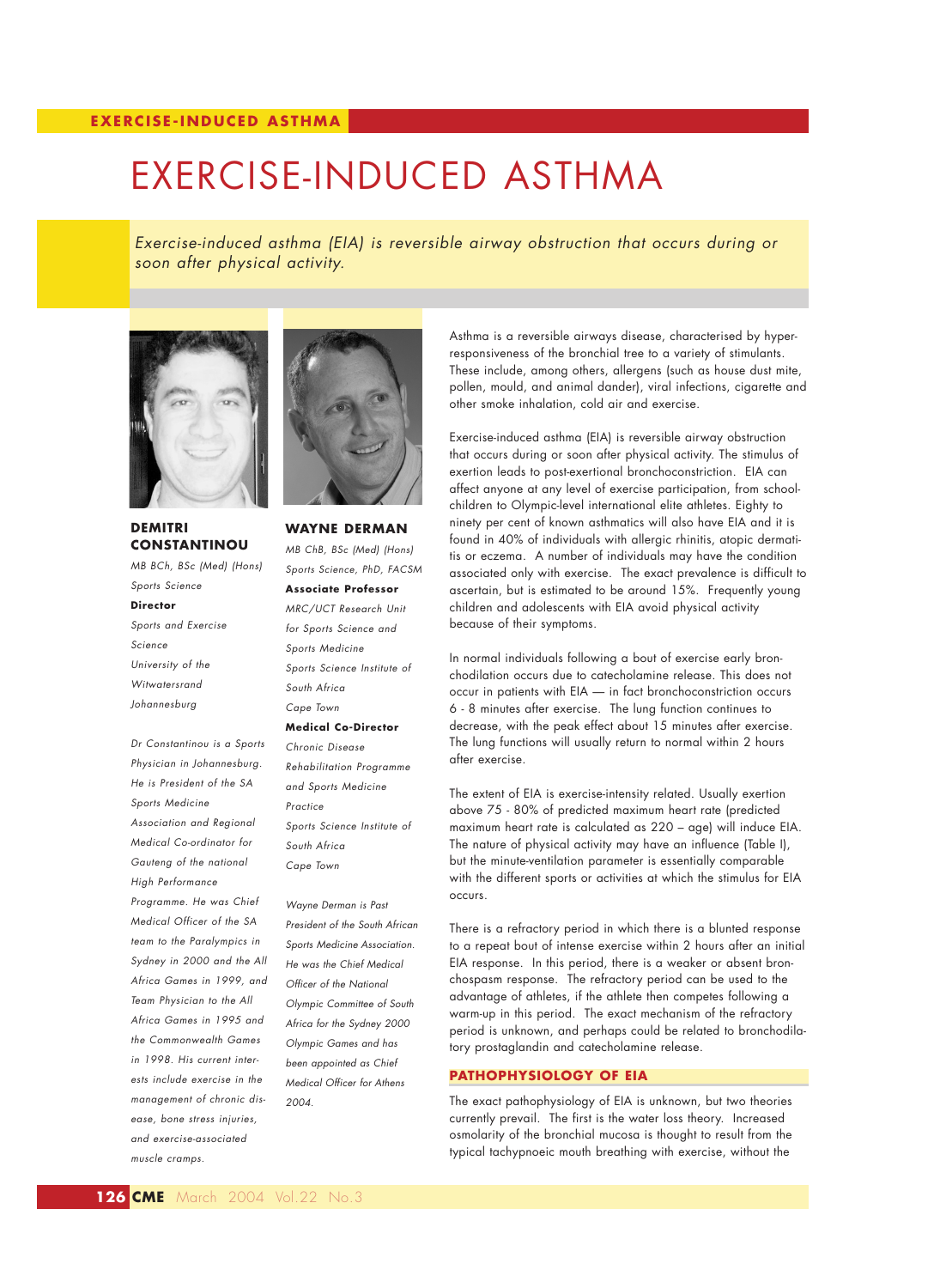## **EXERCISE-INDUCED ASTHMA**

#### Table I. **Asthma-inducing physical activities**

#### **Highly inducing**

- Outdoor running
- Treadmill running
- **Soccer**
- Rugby
- Cycling
- **Basketball**
- Winter sports (cold dry air) e.g. ice skating, ice hockey, cross-country snow skiing (relevant for vacationing South Africans, residents of Northern hemisphere countries and competitive athletes in these sports)
- Swimming in pools with high chlorine concentration

#### **Less inducing**

- Squash
- Netball
- Volleyball
- Badminton
- Martial arts
- Wrestling
- **Weightlifting**
- Swimming in pools with low chlorine concentrations
- Golf
- Tennis

nasal warming, and loss of water from the bronchial epithelium. The effect is a change in osmolarity, pH and temperature, with the release of mediators (including histamine, leukotrienes and prostaglandins), leading to bronchoconstriction.

The other theory is the heat exchange theory with increased ventilation leading to cooling of the airways. The effect post exertion is rebound warming that occurs with dilation of the vessels in the bronchi. This causes mechanical narrowing of the airways, and perhaps a mediator release phenomenon leading to bronchospasm.

## **CLINICAL MANIFESTATIONS OF EIA**

Symptoms of EIA can include chest tightness, shortness of breath, coughing, wheezing during exercise, fatigue, prolonged recovery after exercise, poor exercise performance or even chest pain during exercise. Typically respiratory symptoms occur within 5 - 10 minutes after starting a

vigorous exercise bout but maximal bronchospasm may occur 3 - 15 minutes after the cessation of exercise. There is usually spontaneous recovery within 60 minutes after cessation of exercise.

Factors that can affect the usual timing of onset and severity of EIA include:

- environmental conditions such as temperature (worse in cold temperatures), humidity, air pollution and pollens
- underlying infections of the respiratory tract
- the type, duration or intensity of the exercise
- lack of warm-up
- the time elapsed since the previous exercise session.

Activities such as running and cycling which require high-intensity exercise are most likely to cause EIA. Generally, the colder the climate and the more vigorous the exercise, the more rapid and severe the bronchospasm.

#### **DIAGNOSIS OF EIA**

An important clinical differentiation must be made between EIA and mild, or more severe grades of chronic, persistent asthma with an exerciseinduced component. This distinction is important with regard to treatment, because many patients with EIA require only pre-exercise treatment, whereas those with persistent asthma require daily anti-inflammatory therapy plus pre-exercise treatment.

It is also apparent that bronchial hyperreactivity during exercise can occur following an upper respiratory tract infection and that the management of this is of relatively short duration (6 weeks - 3 months) while asthma usually requires long-term management.

Diagnosis therefore requires an accurate history, physical examination, and lung function testing at rest, during and after exercise.

The clinical history should include questions to determine the presence or absence of the symptoms listed above.

The physical examination focuses on the respiratory system and ear, nose and throat evaluation. Usually the physical examination is non-contributory, but clinical signs of chronic asthma (including wheezing), underlying respiratory tract infection or symptomatic allergy are important to exclude. An algorithm for the clinical work-up of the patient with suspected EIA is presented in Fig. 1.

A number of different methods can be used to assess pulmonary function. Peak flow meters are an inexpensive, effective and widely available tool to measure pulmonary function immediately before and after exercise at 1, 3, 5, 10 and 15 minutes. Peak flow meters can also be effectively used to monitor the response to therapy in the field.

Spirometry and exercise testing form the gold standard for the diagnosis of EIA. Chronic asthma is differentiated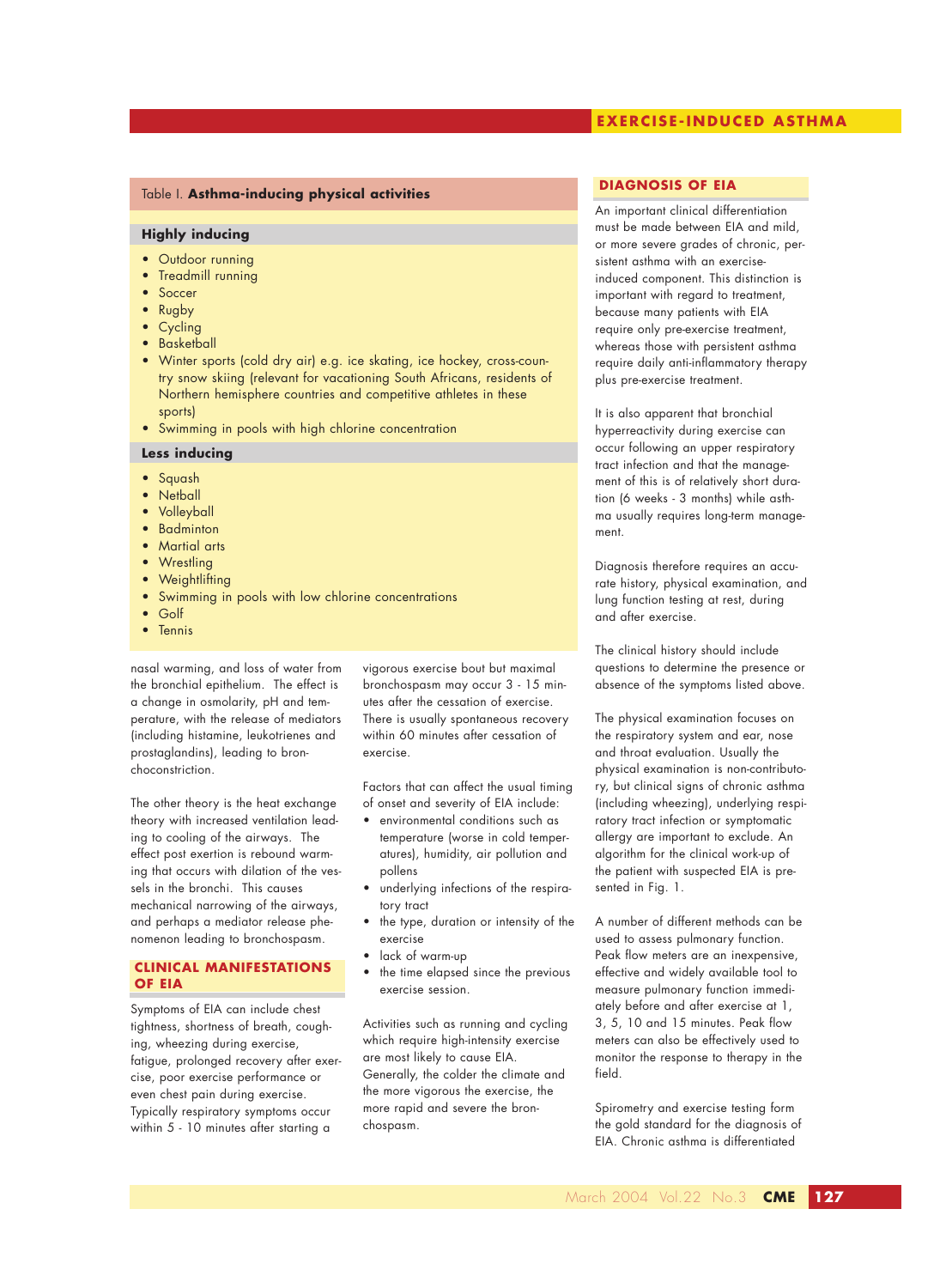

*Fig. 1. Diagnostic and therapeutic algorithm in the work-up of the athlete with EIA. (EIA = exercise-induced asthma; ENT = ear nose and throat; FEV1 = forced expiratory volume in one second; PFT = pulmonary function tests; Hx = history; Mx = management; URTI = upper respiratory tract infection; VCD = vocal cord dysfunction; GE = gastrointestinal; LK = leukotrine.)* 

from EIA alone by the absence of symptoms and the FEV1 persistently within the normal range at rest. When the FEV1 is 85% of the predicted

value or less, the diagnosis may be asthma or alternatively a chronic lung disorder, and this should be investigated and treated according to established guidelines (Guidelines for management of asthma in adults, 1990; National Heart, Lung and Blood Institute guidelines 1991). However, it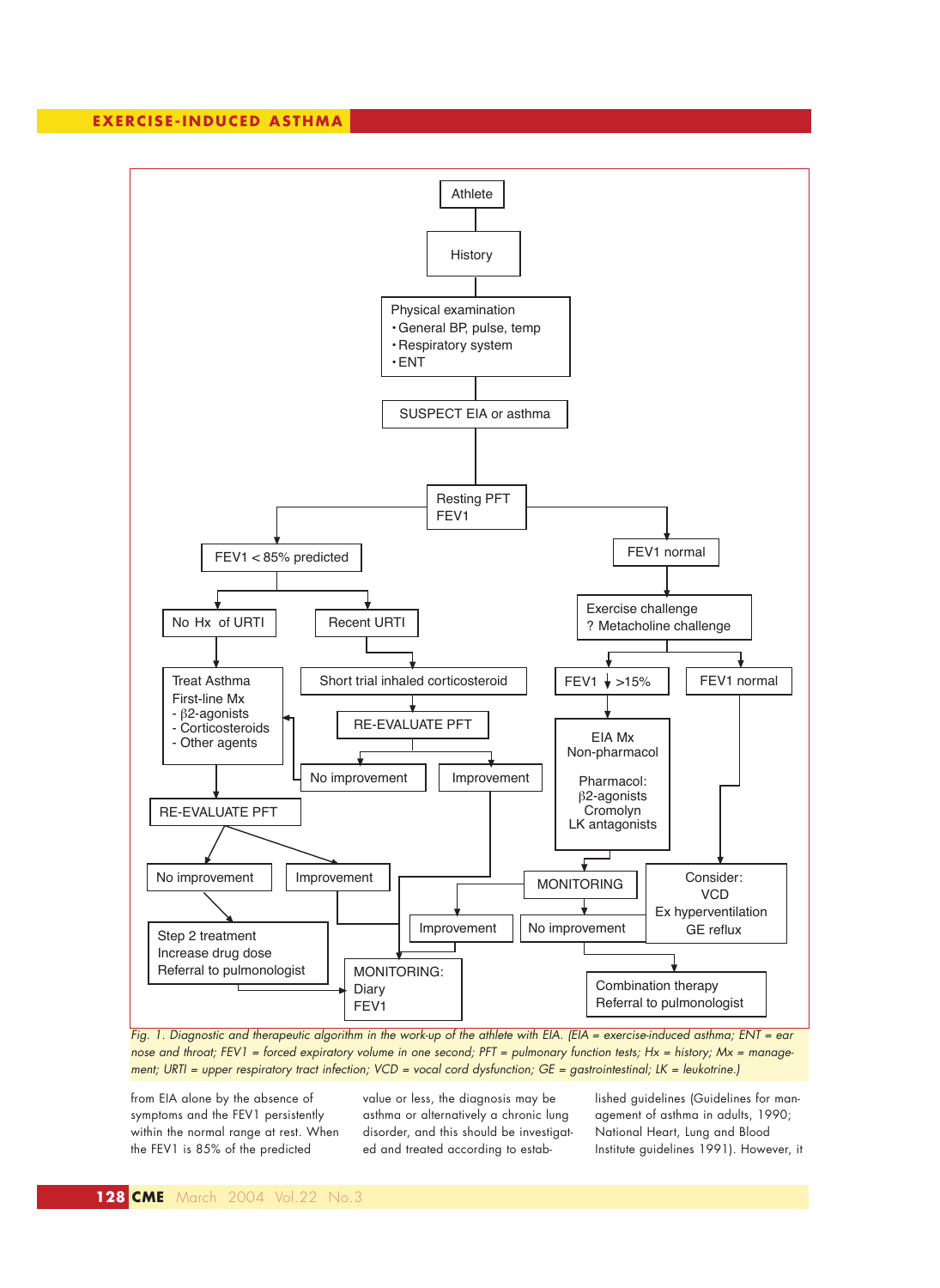## **EXERCISE-INDUCED ASTHMA**

### Table II. **Severity of EIA based on decrease of FEV1 and PEFR post exertion**

| $15 - 20%$ | $20 - 30\%$  | $> 30\%$   |
|------------|--------------|------------|
| Mild EIA   | Moderate EIA | Severe EIA |

is important to note that an FEV1 within the normal range does not exclude chronic asthma and is in fact a feature of mild intermittent asthma. If the FEV1 at rest is within the predicted range, an exercise challenge should be undertaken. The exercise test should be undertaken in a cold laboratory using either a treadmill or cycle ergometer. The workload is rapidly increased to reach > 80% max HR within 2 - 3 minutes. The exercise should be sustained for at least 5 minutes. Spirometry could be performed at 1, 3, 5, 10 and 15 minutes after exercise. If no symptoms occur with laboratory testing the patient should be tested before and after exercise during participation in his or her own sport. A histamine or methacholine challenge may be undertaken in sophisticated pulmonary laboratories. This provides a more sensitive test for bronchial hyperreactivity and if present increases the probability that the athlete's symptoms represent EIA.

The spirometry criteria after exercise for the diagnosis of EIA are listed in Table II.

At a different occasion, the patient's response to inhaled bronchodilators can be determined by measuring pulmonary functions following administration of a bronchodilator. The improvement in FEV1 after administration of a bronchodilator should be at least 12% (American Thoracic Society guidelines) but preferably 15% (BTS guidelines).

Other investigations that may be appropriate, depending on the history, include chest X-rays, sinus X-rays, full blood count, and serum IgE.

#### **MANAGEMENT**

Education on the nature of the condition is a very important aspect of managing EIA. Often this is directed not only to the patient, but their parents, coaches and peers. This includes an understanding of the condition, factors that may influence it, how to try and avoid acute attacks, management of attacks, and how to use the inhalers and/or their spacer devices correctly.

Non-pharmacological management approaches are summarised in Table III. One needs also to take into account allergens and other environmental conditions when athletes are travelling to other locations to compete. Some asthmatics deteriorate when travelling, possibly based on time zone changes and travel fatigue, apart from the environmental factors, which include humidity, heat and pollution. Patients should have sufficient medication with them to last the duration of the journey.

A low salt diet may have benefits in some athletes' lung functions.

Pharmacological management is summarised in Tables IV and V. The pharmacological treatments include inhaled bronchodilators, inhaled anti-inflammatories (corticosteroids), inhaled mast cell stabilisers and leukotriene modifiers (receptor antagonists and 5-lipoxygenase inhibitors).

**Inhaled corticosteroids** would, specifically in those with chronic asthma, be used on a long-term basis and assist in reducing airway responsiveness. In patients with pure EIA, using corticosteroids on a long-term basis may have benefits in some, but not all patients. These may be used on a trial basis when other modalities have not had the desired response.

Intranasal corticosteroids are important adjunct treatments for those with EIA as well as chronic or seasonal rhinitis.

Inhaled beta-adrenergic drugs are either short- or long-acting. These increase the concentration of cAMP in cells, affecting the smooth-muscle

#### Table III. **Non-pharmacological management of EIA**

| <b>Management</b>                                    | <b>Mode of action</b>                                                                                 |
|------------------------------------------------------|-------------------------------------------------------------------------------------------------------|
| Maintaining aerobic fitness                          | Can exercise at lower ventilatory<br>rate for given workload<br>Perhaps reduced airway responsiveness |
| Adequate warm-up/pre<br>competition exercise         | To induce refractory period                                                                           |
| Avoid exercise in excessively cold<br>and/or dry air | Reduced responsiveness of airways                                                                     |
| Avoid exercise/intense exercise                      | Rhinitis, sinusitis, allergies indicate                                                               |
| when related symptoms present                        | hyper-responsive state in airways                                                                     |
| Adequate warming down                                | Avoids rebound warming and reduces<br>oedema                                                          |
| Change of exercise/sport                             | With severe symptoms, changing<br>activities to sports less likely to induce<br><b>EIA</b>            |
| Wearing of face mask                                 | Reduces inhalation of pollutants and<br>irritants                                                     |
| Avoiding known allergens or<br>irritants             | Prevents allergic reactivity                                                                          |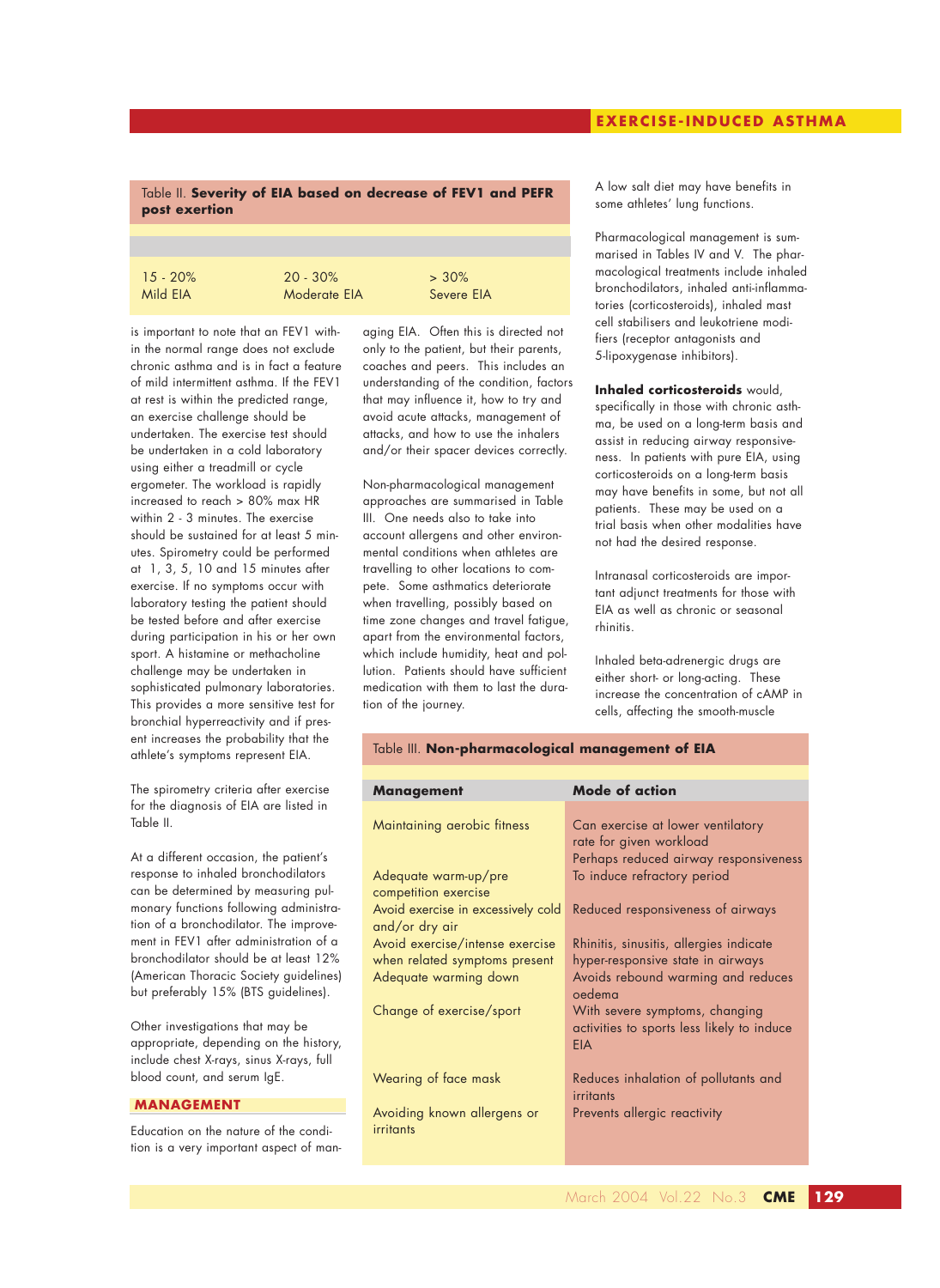# Table IV. **Pre-exercise medication for EIA**

| <b>Medications</b>     | Mode              | <b>Recommended</b>                | Onset of<br>action | <b>Duration of</b><br>effects (hours) |
|------------------------|-------------------|-----------------------------------|--------------------|---------------------------------------|
|                        |                   | dosage                            |                    |                                       |
|                        |                   |                                   |                    |                                       |
| <b>Beta-2 agonists</b> |                   |                                   |                    |                                       |
| Salbutenol             | Metered dose      | 2 puffs 15 min before             | Within 5 min       | $3 - 6$ hr                            |
|                        | inhaler (MDI),    | exercise for adults and           |                    |                                       |
|                        | dry powder device | children $\ge$ age 4              |                    |                                       |
| Terbutaline sulfate    | <b>MDI</b>        | 2 puffs every 4 - 6 hr for        | $5 - 30$ min       | $3 - 6$ hr                            |
|                        |                   | adults and children $\geq 12$     |                    |                                       |
| Salmeterol             |                   | 2 puffs $\geq 30 - 60$ min before | Within 20 min      | 12 <sub>hr</sub>                      |
|                        | MDI, dry powder   |                                   |                    |                                       |
|                        | device            | exercise or 12 hourly             |                    |                                       |
| Formoterol             | MDI, dry powder   | 2 puffs $\geq 30 - 60$ min before | Within 15 min      | 12 <sub>hr</sub>                      |
|                        | device            | exercise or 12-hourly             |                    |                                       |
|                        |                   |                                   |                    |                                       |
| <b>Mast-cell</b>       |                   |                                   |                    |                                       |
| <b>stabilisers</b>     |                   |                                   |                    |                                       |
| Cromolyn sodium        | <b>MDI</b>        | 2 puffs within 60 min of          |                    | 2 <sub>hr</sub>                       |
|                        |                   | exercise for adults and           |                    |                                       |
|                        |                   |                                   |                    |                                       |
|                        |                   | children $\ge$ age 5              |                    |                                       |
| Nedocromil sodium      | <b>MDI</b>        | 2 puffs, gid for adults and       | May take up to     | 2 <sub>hr</sub>                       |
|                        |                   | children $\geq$ age 6             | 1 week of use for  |                                       |
|                        |                   |                                   | full effect        |                                       |
|                        |                   |                                   |                    |                                       |

| Table V. Long-term medication for EIA                                               |                                        |                                                                                                                                                                                                                         |                                |                                       |  |  |  |
|-------------------------------------------------------------------------------------|----------------------------------------|-------------------------------------------------------------------------------------------------------------------------------------------------------------------------------------------------------------------------|--------------------------------|---------------------------------------|--|--|--|
| <b>Medications</b>                                                                  | Mode                                   | Recommended<br>dosage                                                                                                                                                                                                   | Onset of<br>action             | <b>Duration of</b><br>effects (hours) |  |  |  |
| <b>Inhaled</b><br>corticosteroids<br>Beclomethasone<br>dipropionate                 | <b>MDI</b>                             | $\ge$ age 12, 2 puffs (84 µg)<br>tid or qid; age 6 - 12, 1 or 2<br>puffs (42 - 84 µg) tid or qid                                                                                                                        | 1 or 2 days                    |                                       |  |  |  |
| <b>Budesonide</b><br><b>Fluticasone</b><br>propionate<br>Triamcinolone<br>acetonide | <b>MDI</b><br><b>MDI</b><br><b>MDI</b> | Adults, 1 - 2 puffs bid; children<br>$\ge$ age 6, 1 puff bid<br>$\ge$ age 12, 2 puffs<br>(88 - 440 µg) bid<br>Adults, 2 puffs (200 µg)<br>tid or qid; children age 6 - 12,<br>1 or 2 puffs (100 - 200 µg) tid<br>or qid | 24 hours<br>24 hours<br>1 week |                                       |  |  |  |
| <b>Leukotriene</b><br>modifiers<br>Montelukast<br>Zafirlukast                       | <b>Tablet</b><br><b>Tablet</b>         | 10 mg daily for those $\geq$ age<br>15; 5 mg daily for children<br>age 6 - 14<br>20 mg bid for adults and                                                                                                               | $3 - 4$ hours<br>$30$ min      | Up to 24 hours<br>12 hours            |  |  |  |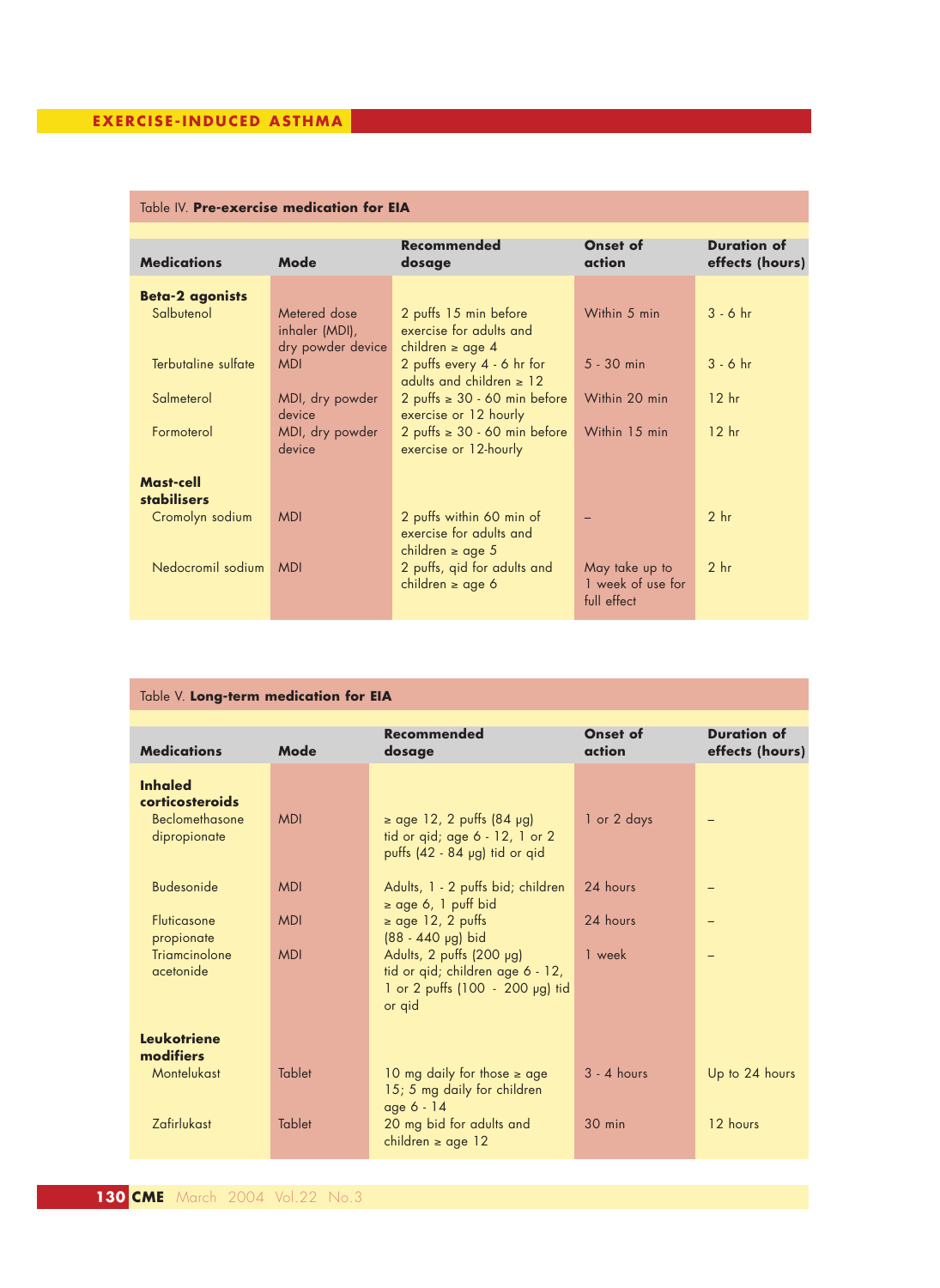*Eighty to ninety per cent of known asthmatics will also have EIA and it is found in 40% of individuals with allergic rhinitis, atopic dermatitis or eczema.*

*Symptoms of EIA can include chest tightness, shortness of breath, coughing, wheezing during exercise, fatigue, prolonged recovery after exercise, poor exercise performance or even chest pain during exercise.*

*Activities such as running and cycling which require high-intensity exercise are most likely to cause EIA.*

contractions of the bronchioles. They essentially act as bronchodilators and are very useful when used prior to exercise. There may also be antiinflammatory effects by reducing the release of mediators by mast cells, specifically in the long-acting betaagonists.

The short-acting beta-2-agonists should be used 20 - 30 minutes before exercise and not immediately prior to exercise. It is apparent that frequent repeated use of these agents without the protective effect of inhaled corticosteroids might lead to a decreased efficacy over time. The longer acting drugs may have a slower onset of action, but last for up to 12 hours, and so should be used as a morning or twice daily dose regimen and not too soon before the onset of exercise — a period of 4 hours before exercise is a safe margin. The long-acting beta-agonists are clearly useful for endurance athletes and children.

It is advisable that all athletes with EIA carry with them short-acting betaadrenergic inhalers for times where

symptoms may develop despite their regular management.

**Mast cell stabilisers** are inhalers that include nedocromil sodium and sodium cromoglycate/cromolyn sodium. They appear to be less effective than the beta-agonist, but where the latter side- effects (palpitations, insomnia, tremors) are a problem, they can be used. They may also be used in combination with the beta-agonists when those are not as effective as desired. The mast cell stabilisers can be used repeatedly and frequently in a day, unlike the beta-agonists.

Leukotrienes can cause smooth-muscle contraction. **Leukotriene modifiers** are being used in chronic asthma sufferers, usually alone in mild asthma, or in combination with other drugs. They are convenient, as oral formulations, have few side-effects and are long-acting. They are useful in EIA, when the symptoms are mild, but often need to be used as adjunct therapy to optimise control.

**Theophylline,** an oral asthma treatment, is useful in chronic asthmatics who may require this for their management. It has not been found to be specifically beneficial in those with pure EIA.

**Anticholinergic inhaler** treatment, both short- and long-acting, is not as effective in EIA as it is in chronic obstructive pulmonary disease.

Oral **antihistamines** are not specifically indicated for use in EIA, but are useful as adjunct treatment in those athletes who have atopia in addition to their EIA.

Commonly a combination of therapies is required to achieve optimum control. Caution should prevail with prescribing anti-inflammatory medications and beta-adrenergic blockers, which can cause bronchoconstriction.

#### **MONITORING ATHLETES**

After the athletes have been on a trial of active medication, they should be reassessed by means of repeat exercise testing and spirometry and symptom diary monitoring, to assess the effect of the management. Athletes showing no or only minor response to the treatment or when the diagnosis of EIA is in doubt (e.g. signs and symptoms of EIA without abnormality demonstrated on spirometry before or after exercise) should be evaluated for vocal cord dysfunction, exerciseinduced hyperventilation, or chronic gastro-oesophageal reflux.

## **IMPORTANCE OF SCREENING**

As EIA is generally underdiagnosed, it is suggested that team physicians have an increased index of suspicion of this condition and include screening questions in their history taking. When indicated, spirometry before and after exercise should be conducted during the pre-participation athlete evaluation. EIA can be successfully diagnosed and managed, allowing athletes with EIA to compete at the highest level of sport.

## **EIA AND DOPING OFFENCES**

The World Anti-Doping Agency (WADA) has published the prohibited substance list and anti-doping code. This is a universal code, and has strict rules and regulations pertaining to doping control matters. It is imperative that prescribing treatment to any patient is done so with the Code in mind to avoid any positive drug tests that the athlete may undergo. This pertains to any athlete at any level, not only elite or highly competitive athletes. The relevant article related to asthma medication states:

- *'Category S6: Beta-2 agonists. The use of these inhalers requires Therapeutic Use Exemption. See below for details on this.*
- *• Category S9: Glucocorticosteroids. These are prohibited in any form and by any route. Therapeutic use exemption needs to be applied for in inhaler or intranasal use for asthmatics.'*